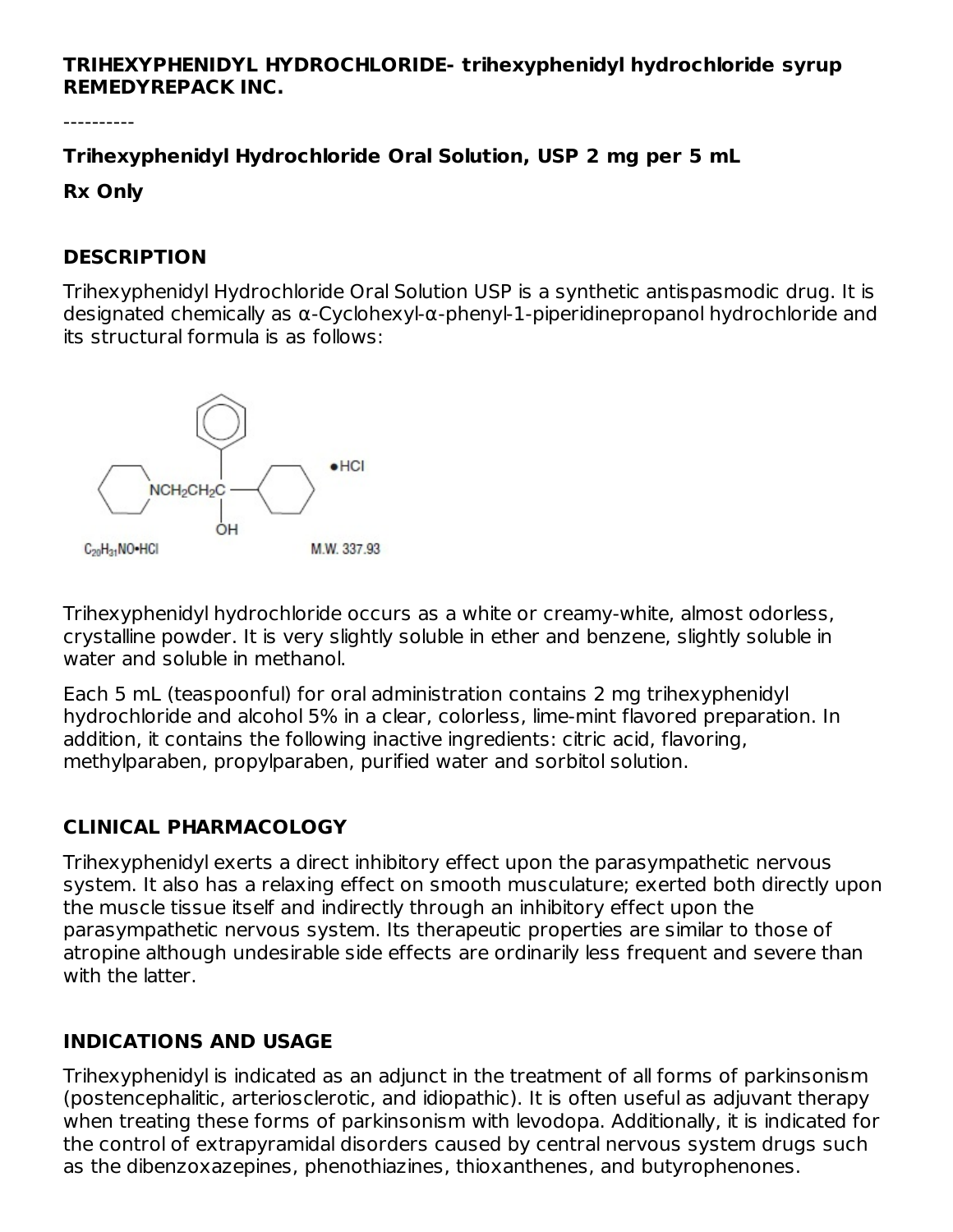#### **WARNINGS**

Patients to be treated with trihexyphenidyl should have a gonioscope evaluation prior to initiation of therapy and close monitoring of intraocular pressures. The use of anticholinergic drugs may precipitate angle closure with an increase in intraocular pressure. If blurring of vision occurs during therapy, the possibility of narrow angle glaucoma should be considered. Blindness has been reported due to aggravation of narrow angle glaucoma. (See **CONTRAINDICATIONS** and **ADVERSE REACTIONS**).

Trihexyphenidyl should be administered with caution in hot weather, especially when given concomitantly with other atropine-like drugs to the chronically ill, alcoholics, those who have central nervous system disease, or those who do manual labor in a hot environment. Anhidrosis may occur more readily when some disturbance of sweating already exists. If there is evidence of anhidrosis, the possibility of hyperthermia should be considered. Dosage should be decreased so that the ability to maintain body heat equilibrium via perspiration is not impaired. Severe anhidrosis and fatal hyperthermia have occurred with the use of anticholinergics under the conditions described above.

#### **Neuroleptic Malignant Syndrome**

A potentially fatal symptom complex sometimes referred to as Neuroleptic Malignant Syndrome (NMS) has been reported in association with dose reduction or discontinuation of trihexyphenidyl. Clinical manifestations of NMS are hyperpyrexia, muscle rigidity, altered mental status and evidence of autonomic instability (irregular pulse or blood pressure, tachycardia, diaphoresis and cardiac dysrhythmias).

The diagnostic evaluation of patients with this syndrome is complicated. In arriving at a diagnosis, it is important to identify cases where the clinical presentation includes both serious medical illness (e.g., pneumonia, systemic infection, etc.) and untreated or inadequately treated extrapyramidal signs and symptoms (EPS). Other important considerations in the differential diagnosis include central anticholinergic toxicity, heat stroke, drug fever, and primary central nervous system (CNS) pathology.

# **CONTRAINDICATIONS**

Trihexyphenidyl is contraindicated in patients with hypersensitivity to trihexyphenidyl or to any of the other ingredients. Trihexyphenidyl is also contraindicated in patients with narrow angle glaucoma. Blindness after long-term use due to narrow angle glaucoma has been reported.

## **PRECAUTIONS**

#### **General**

Patients with cardiac, liver, or kidney disorders, or with hypertension, should be closely monitored.

Since trihexyphenidyl has atropine-like properties, patients on long-term treatment should be carefully monitored for untoward reactions.

Since trihexyphenidyl has parasympatholytic activity, it should be used with caution in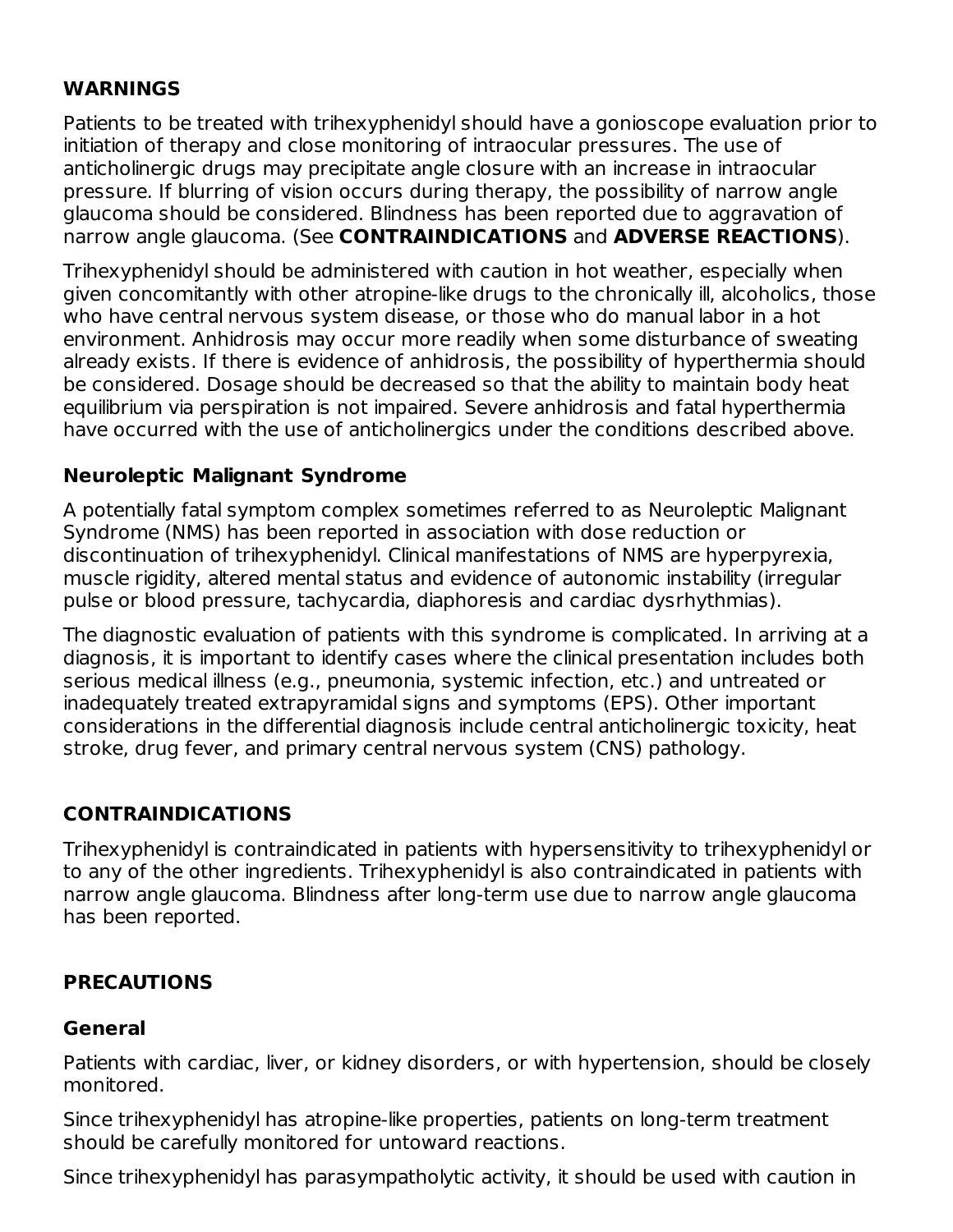patients with glaucoma, obstructive disease of the gastrointestinal or genitourinary tracts, and in elderly males with possible prostatic hypertrophy. Incipient glaucoma may be precipitated by parasympatholytic drugs such as trihexyphenidyl.

Tardive dyskinesia may appear in some patients on long-term therapy with antipsychotic drugs or may occur after therapy with these drugs has been discontinued. Antiparkinsonism agents do not alleviate the symptoms of tardive dyskinesia, and in some instances may aggravate them.

However, parkinsonism and tardive dyskinesia often coexist in patients receiving chronic neuroleptic treatment, and anticholinergic therapy with trihexyphenidyl may relieve some of these parkinsonism symptoms. Trihexyphenidyl is not recommended for use in patients with tardive dyskinesia unless they have concomitant Parkinson's disease.

Patients with arteriosclerosis or with a history of idiosyncrasy to other drugs may exhibit reactions of mental confusion, agitation, disturbed behavior, or nausea and vomiting. Such patients should be allowed to develop a tolerance through the initial administration of a small dose and gradual increase in dose until an effective level is reached. If a severe reaction should occur, administration of the drug should be discontinued for a few days and then resumed at a lower dosage. Psychiatric disturbances can result from indiscriminate use (leading to overdosage) to sustain continued euphoria. (See **DRUG ABUSE AND DEPENDENCE**).

Abrupt withdrawal of treatment for parkinsonism may result in acute exacerbation of parkinsonism symptoms; therefore, abrupt withdrawal should be avoided (See **DOSAGE AND ADMINISTRATION**).

#### **Information for Patients**

Trihexyphenidyl may impair mental and/or physical abilities required for performance of hazardous tasks, such as operating machinery or driving a motor vehicle. Patients should be cautioned about operating machinery, including automobiles, until they are reasonably certain that trihexyphenidyl therapy does not adversely affect their ability to engage in such activities.

Because of increased sedative effects, patients should be cautioned to avoid the use of alcohol or other CNS depressants while taking trihexyphenidyl.

Since this medication may increase the susceptibility to heat stroke (gastrointestinal (GI) problems, fever, heat intolerance), use with caution during hot weather. (See **WARNINGS**).

Patients should be advised to report the occurrence of GI problems, fever, or heat intolerance promptly since paralytic ileus, hyperthermia, or heat stroke may occur.

If GI upset occurs, trihexyphenidyl may be taken with food.

Patients should have close monitoring of intraocular pressure. (See **WARNINGS**).

Repackaged By / Distributed By: RemedyRepack Inc.

625 Kolter Drive, Indiana, PA 15701

(724) 465-8762

## **Drug Interactions**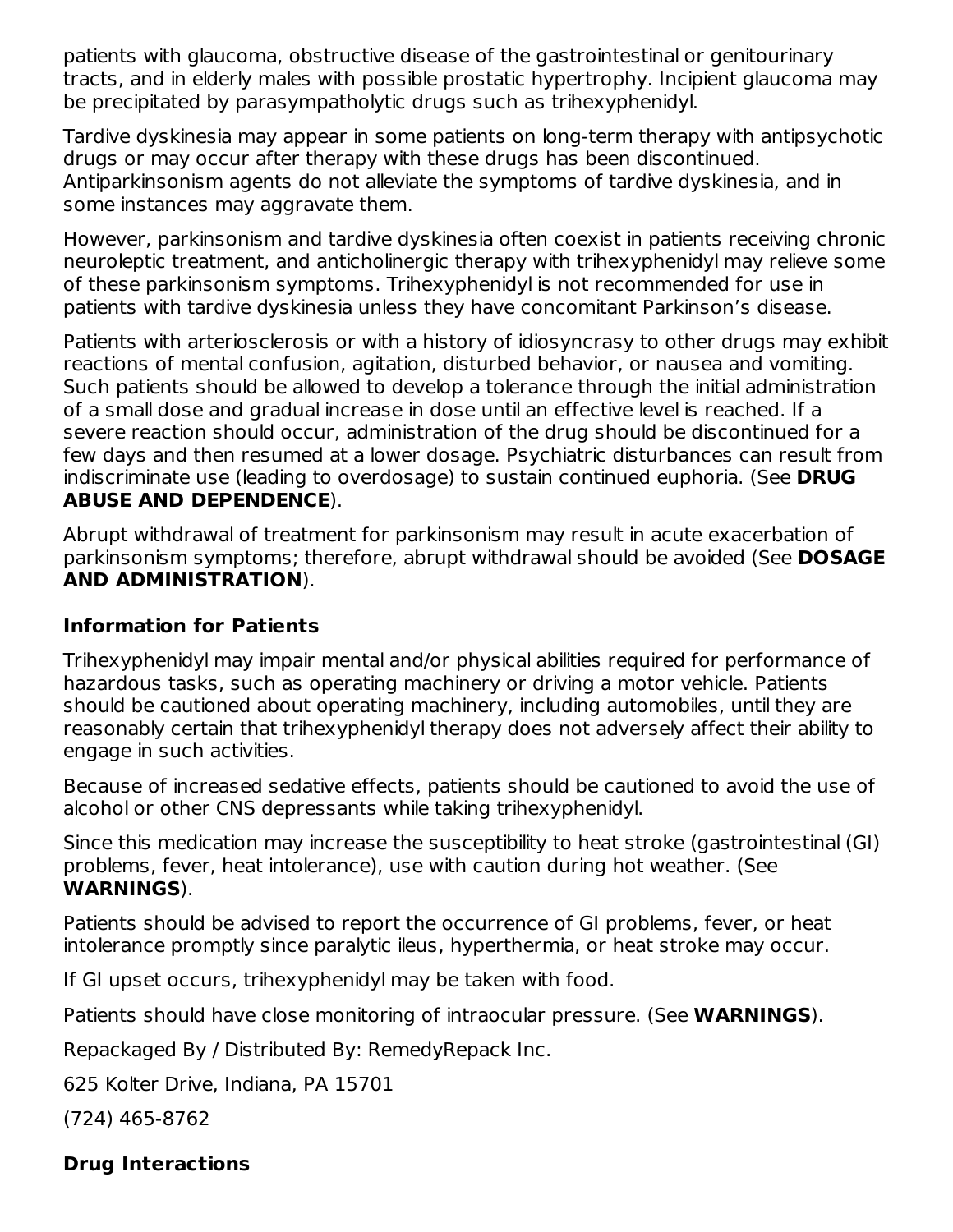Cannabinoids, barbiturates, opiates, and alcohol may have additive effects with trihexyphenidyl, and thus, an abuse potential exists.

Concurrent use of alcohol or other CNS depressants with trihexyphenidyl may cause increased sedative effects.

Monoamine oxidase inhibitors and tricyclic antidepressants possessing significant anticholinergic activity may intensify the anticholinergic effects of antidyskinetic agents because of the secondary anticholinergic activities of these medications.

Prophylactic administration of anticholinergic agents, such as trihexyphenidyl, as a prevention of drug-induced parkinsonism during neuroleptic therapy is not recommended. There may be an increased risk for the development of tardive dyskinesia during concomitant administration of anticholinergics and neuroleptics (See **PRECAUTIONS, General**).

The usual dose of either trihexyphenidyl or levodopa may need to be reduced during concomitant therapy, since concomitant administration may increase drug-induced involuntary movements (See **DOSAGE AND ADMINISTRATION**).

#### **Carcinogenesis, Mutagenesis, Impairment of Fertility**

No carcinogenicity studies or adequate genotoxicity or fertility studies have been conducted for trihexyphenidyl.

## **Pregnancy**

## **Teratogenic Effects**

# **Pregnancy Category C**

Animal reproduction studies to evaluate teratogenic and embryotoxic potential have not been conducted with trihexyphenidyl. It is also not known whether trihexyphenidyl can cause fetal harm when administered to a pregnant woman or can affect reproduction capacity. Trihexyphenidyl should be given to a pregnant woman only if clearly needed.

## **Nursing Mothers**

It is not known whether this drug is excreted in human milk. Because many drugs are excreted in human milk, caution should be exercised when trihexyphenidyl is administered to a nursing woman.

As with other anticholinergics, trihexyphenidyl may cause suppression of lactation. Therefore, trihexyphenidyl should only be used if the expected benefit to the mother outweighs the potential risk to the infant.

## **Pediatric Use**

Safety and effectiveness in pediatric patients have not been established. (See also **ADVERSE REACTIONS**).

## **Geriatric Use**

Sensitivity to the actions of parasympatholytic drugs may increase with age, particularly over the age of 60; therefore, elderly patients generally should be started on low doses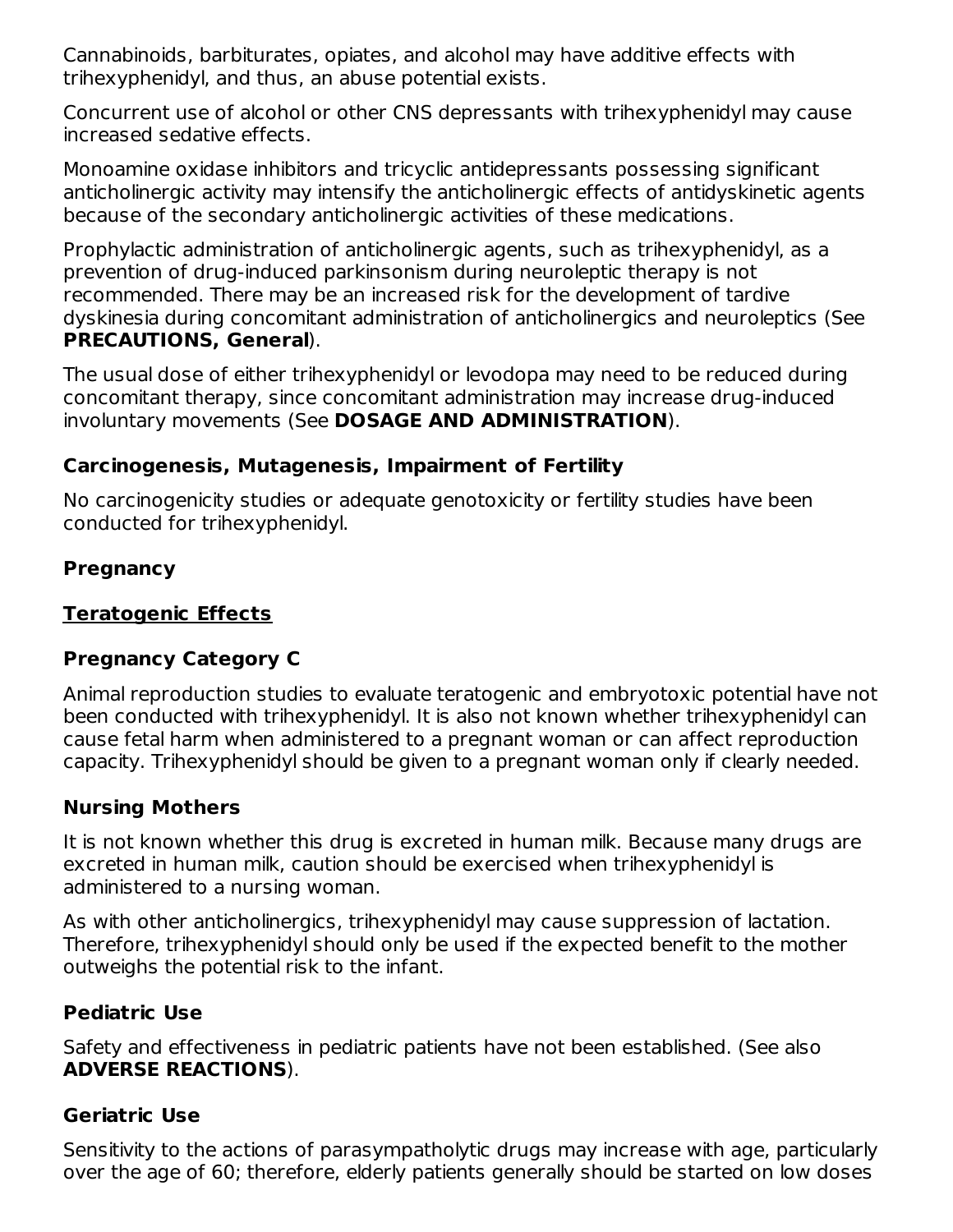of trihexyphenidyl and observed closely.

Trihexyphenidyl has been shown to cause some cognitive dysfunctions in the elderly, including confusion and memory impairment. (See **ADVERSE REACTIONS** and **DOSAGE AND ADMINISTRATION**).

## **ADVERSE REACTIONS**

Minor side effects, such as dryness of the mouth, blurred vision, dizziness, mild nausea or nervousness, will be experienced by 30 to 50 percent of all patients. These sensations, however, are much less troublesome with trihexyphenidyl than with belladonna alkaloids and are usually less disturbing than unalleviated parkinsonism. Such reactions tend to become less pronounced, and even to disappear, as treatment continues. Even before these reactions have remitted spontaneously, they may often be controlled by careful adjustment of dosage form, amount of drug, or interval between doses.

Isolated instances of suppurative parotitis secondary to excessive dryness of the mouth, skin rashes, dilatation of the colon, paralytic ileus, and certain psychiatric manifestations such as delusions, hallucinations, and paranoia, all of which may occur with any of the atropine-like drugs, have been reported rarely with trihexyphenidyl.

Potential side effects associated with the use of any atropine-like drugs, including trihexyphenidyl, include cognitive dysfunctions, including confusion and memory impairment; constipation, drowsiness, urinary hesitancy or retention, tachycardia, dilation of the pupil, increased intraocular pressure, choreiform movements, weakness, vomiting, and headache. Exacerbation of parkinsonism with abrupt treatment withdrawal has been reported. Neuroleptic malignant syndrome with abrupt treatment withdrawal has been reported (See **WARNINGS, Neuroleptic Malignant Syndrome**).

The occurrence of angle-closure glaucoma in patients receiving trihexyphenidyl has been reported (blindness has been reported in some cases). Paradoxical sinus bradycardia, dry skin, and cycloplegia have been reported.

In addition to adverse events seen in adults, the following adverse events have been reported in the literature in pediatric patients: hyperkinesia, psychosis, forgetfulness, weight loss, restlessness, chorea, and sleep alterations.

# **DRUG ABUSE AND DEPENDENCE**

Although trihexyphenidyl is not classified as a controlled substance, the possibility of abuse should be borne in mind due to its stimulant and euphoriant properties.

# **OVERDOSAGE**

The mean oral LD  $_{50}$  of trihexyphenidyl has been reported to be 365 mg/kg (range, 325  $\,$ to 410 mg/kg) in mice and 1660 mg/kg (1420 to 1940 mg/kg) in rats. At a dose of 40 mg/kg, dogs have exhibited emesis, restlessness followed by drowsiness, equilibrium disturbances, and mydriasis.

In humans, doses up to 300 mg (5 mg/kg) have been ingested without fatalities or sequelae. However, rare cases of death associated with trihexyphenidyl overdosages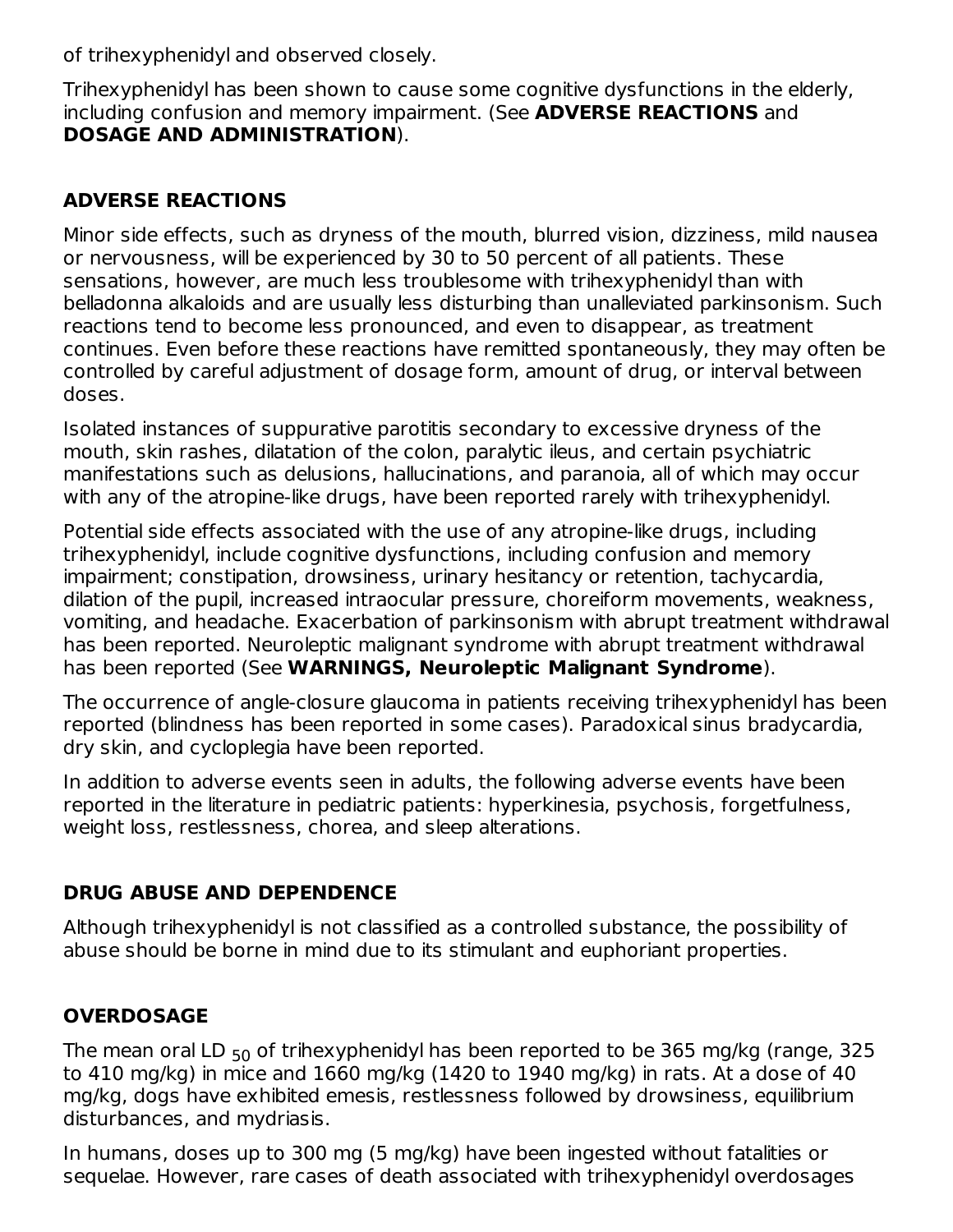taken in conjunction with other CNS-depressant agents have been reported or in patients with a compromised respiratory condition. Trihexyphenidyl blood concentrations associated with the fatalities ranged from 0.03 to 0.80 mg/l.

# **Signs and Symptoms**

Overdosage with trihexyphenidyl produces typical central symptoms of atropine intoxication (the central anticholinergic syndrome). Correct diagnosis depends upon recognition of the peripheral signs of parasympathetic blockade, including dilated and sluggish pupils; warm, dry skin; facial flushing; decreased secretions of the mouth, pharynx, nose, and bronchi; foul-smelling breath; elevated temperature; tachycardia, cardiac arrhythmias; decreased bowel sounds; and urinary retention. Neuropsychiatric signs such as delirium, disorientation, anxiety, hallucinations, illusions, confusion, incoherence, agitation, hyperactivity, ataxia, lip smacking and tasting movements, loss of memory, paranoia, combativeness, and seizures may be present. The condition can progress to stupor, coma, paralysis, cardiac and respiratory arrest, and death.

# **Treatment**

Treatment of acute overdose involves symptomatic and supportive therapy. Gastric lavage or other methods to limit absorption should be instituted. A small dose of diazepam or a short-acting barbiturate may be administered if CNS excitation is observed. Phenothiazines are contraindicated because the toxicity may be intensified due to their antimuscarinic action, causing coma. Respiratory support, artificial respiration or vasopressor agents may be necessary. Hyperpyrexia must be reversed, fluid volume replaced and acid-balance maintained. Urinary catheterization may be necessary. It is not known if trihexyphenidyl is dialyzable.

# **DOSAGE AND ADMINISTRATION**

Dosage should be individualized. The initial dose should be low and then increased gradually, especially in patients over 60 years of age.Whether trihexyphenidyl may best be given before or after meals should be determined by the way the patient reacts. Postencephalitic patients, who are usually more prone to excessive salivation, may prefer to take it after meals and may, in addition, require small amounts of atropine which, under such circumstances, is sometimes an effective adjuvant. If trihexyphenidyl tends to dry the mouth excessively, it may be better to take it before meals, unless it causes nausea. If taken after meals, the thirst sometimes induced can be allayed by mint candies, chewing gum or water.

Abrupt withdrawal of treatment for parkinsonism may result in acute exacerbation of parkinsonism symptoms; therefore, abrupt withdrawal should be avoided.

Abrupt withdrawal of treatment may result in neuroleptic malignant syndrome (NMS) (See **WARNINGS**).

# **Idiopathic Parkinsonism**

As initial therapy for parkinsonism, 1 mg of trihexyphenidyl hydrochloride may be administered the first day. The dose may then be increased by 2 mg increments at intervals of three to five days, until a total of 6 to 10 mg is given daily. The total daily dose will depend upon what is found to be the optimal level. Many patients derive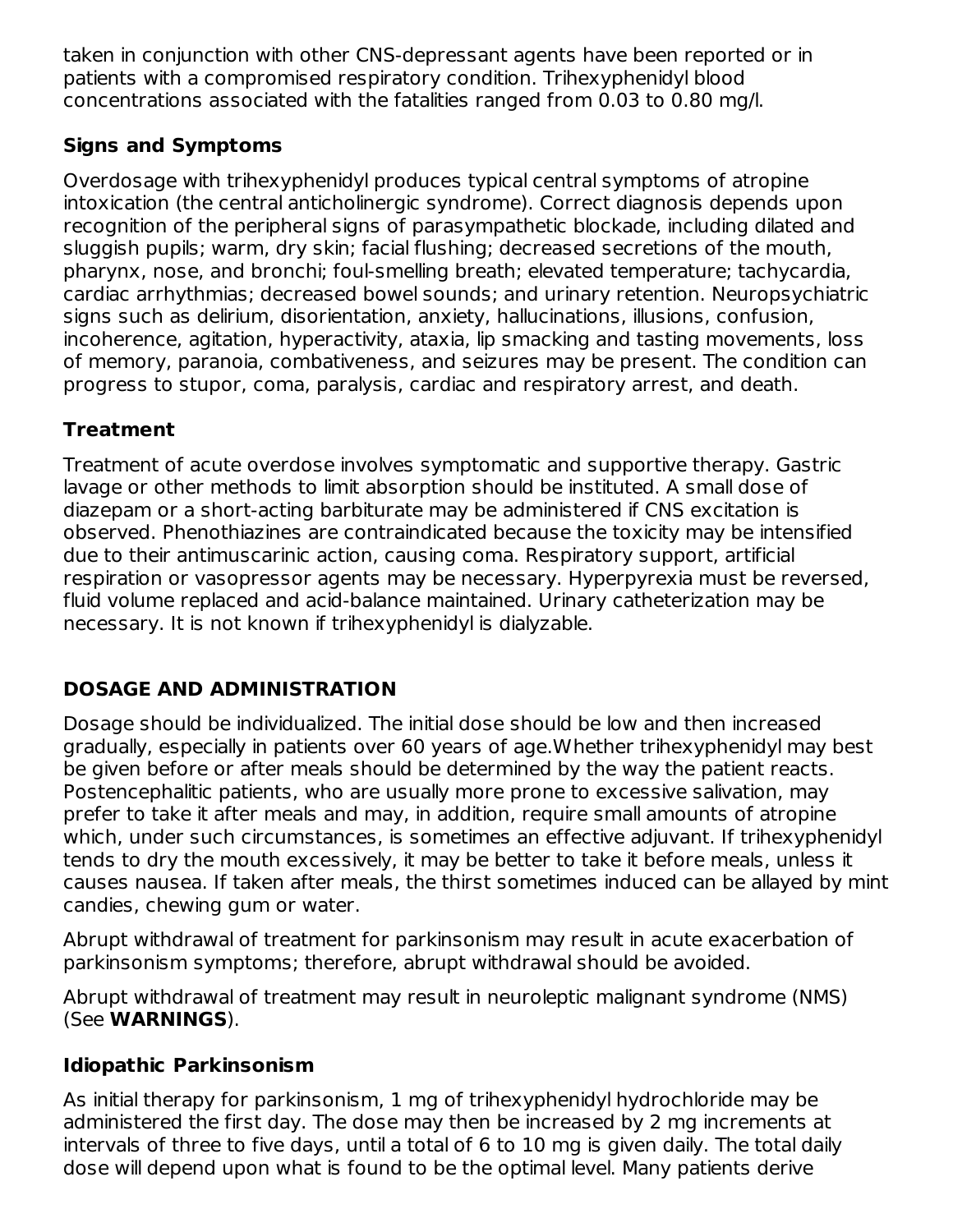maximum benefit from this daily total of 6 to 10 mg, but some patients, chiefly those in the postencephalitic group, may require a total daily dose of 12 to 15 mg.

## **Drug-Induced Parkinsonism**

The size and frequency of the trihexyphenidyl dose needed to control extrapyramidal reactions to commonly employed tranquilizers, notably the phenothiazines, thioxanthenes, and butyrophenones, must be determined empirically. The total daily dosage usually ranges between 5 and 15 mg although, in some cases, these reactions have been satisfactorily controlled with as little as 1 mg daily. It may be advisable to commence therapy with a single 1 mg dose. If the extrapyramidal manifestations are not controlled in a few hours, the subsequent doses may be progressively increased until satisfactory control is achieved. Satisfactory control may sometimes be more rapidly achieved by temporarily reducing the dosage of the tranquilizer when instituting trihexyphenidyl therapy and then adjusting the dosage of both drugs until the desired ataractic effect is retained without onset of extrapyramidal reactions.

It is sometimes possible to maintain the patient on a reduced trihexyphenidyl dosage after the reactions have remained under control for several days. Instances have been reported in which these reactions have remained in remission for long periods after trihexyphenidyl therapy was discontinued.

# **Concomitant Use with Levodopa**

When trihexyphenidyl is used concomitantly with levodopa, the usual dose of each may need to be reduced. Careful adjustment is necessary, depending on side effects and degree of symptom control. A trihexyphenidyl dosage of 3 to 6 mg daily, in divided doses, is usually adequate.

# **Concomitant Use with Other Parasympathetic Inhibitors**

Trihexyphenidyl may be substituted, in whole or in part, for other parasympathetic inhibitors. The usual technique is partial substitution initially, with progressive reduction in the other medication as the dose of trihexyphenidyl is increased.

The total daily intake of trihexyphenidyl hydrochloride oral solution USP is tolerated best if divided into 3 doses and taken at mealtimes. High doses (>10 mg daily) may be divided into 4 parts, with 3 doses administered at mealtimes and the fourth at bedtime.

# **HOW SUPPLIED**

Trihexyphenidyl Hydrochloride Oral Solution, containing trihexyphenidyl hydrochloride 2 mg per 5 mL, is a clear, colorless lime-peppermint flavored liquid supplied in

NDC: 70518-3288-00

NDC: 70518-3288-01

PACKAGING: 10 in 1 BOX

PACKAGING: 12.50 in 1 CUP, UNIT DOSE

Dispense in a tight, light-resistant container with a child-resistant closure.

Store at 20° to 25°C (68° to 77°F) [See USP Controlled Room Temperature].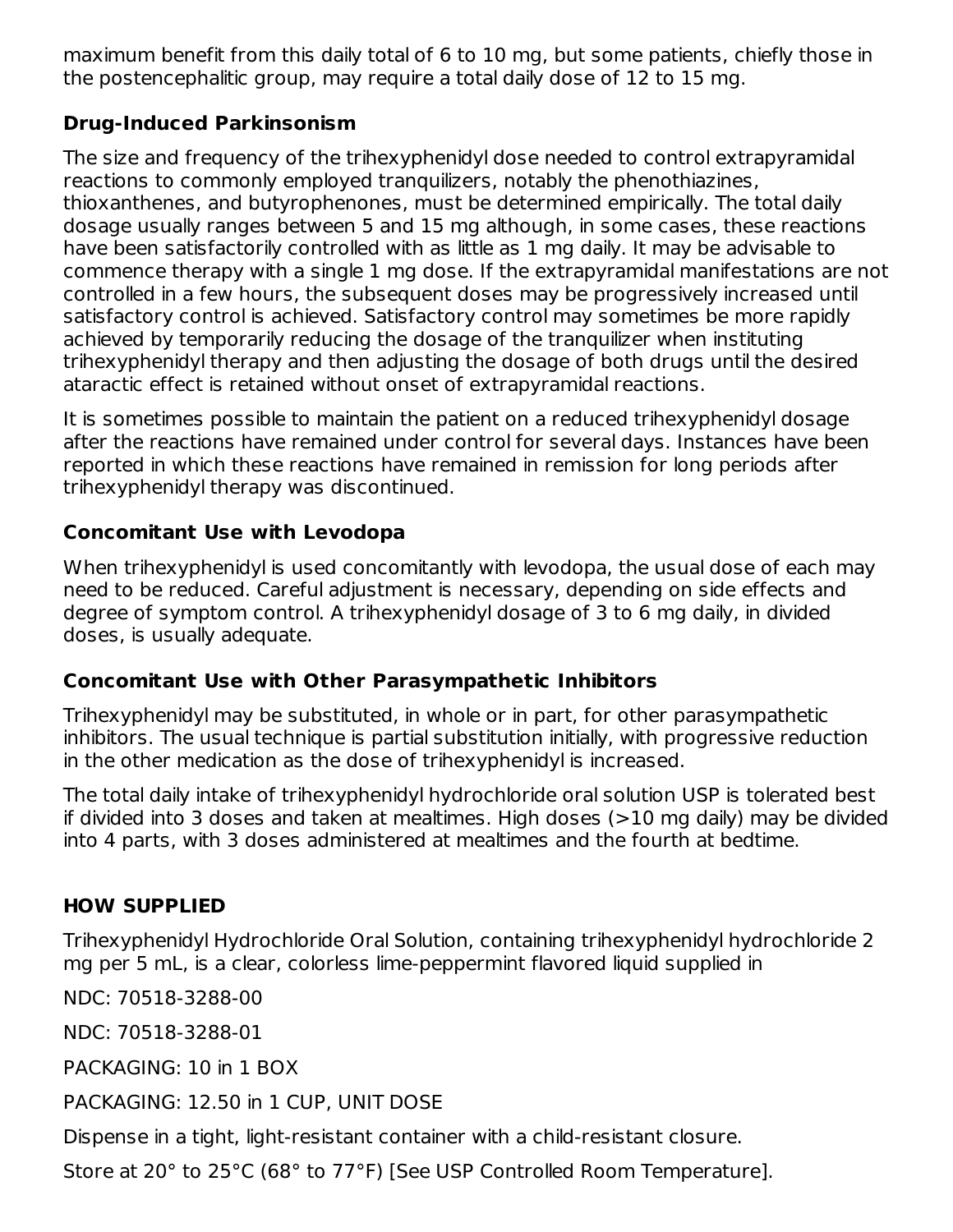DO NOT FREEZE.

Rx Only

Repackaged and Distributed By:

Remedy Repack, Inc.

625 Kolter Dr. Suite #4 Indiana, PA 1-724-465-8762

DRUG: Trihexyphenidyl Hydrochloride

GENERIC: Trihexyphenidyl Hydrochloride

DOSAGE: SYRUP

ADMINSTRATION: ORAL

NDC: 70518-3288-0

NDC: 70518-3288-1

PACKAGING: 12.50 mL in 1 CUP, UNIT-DOSE

OUTER PACKAGING: 10 in 1 BOX

ACTIVE INGREDIENT(S):

TRIHEXYPHENIDYL HYDROCHLORIDE 2mg in 5mL

INACTIVE INGREDIENT(S):

- ALCOHOL
- ANHYDROUS CITRIC ACID
- METHYLPARABEN
- PROPYLPARABEN
- WATER
- SORBITOL
- PEPPERMINT

# **Trihexyphenidyl HCI**

2mg/5 mL

**Oral Solution QTY: 10** 



NDC #: 70518-3288-00

Expires:

LOT#:

Source NDC: 61748-0054-16



MFG: Akorn. Lake Forest, IL 60045 Keep this and all medication out of the reach of children

Directions For Use: See Package Insert

Store at 20-25°C (68-77°F); excursions permitted to 15-30°C (59-86°F) [See USP] Repackaged by: RemedyRepack Inc., Indiana, PA 15701, 724.465.8762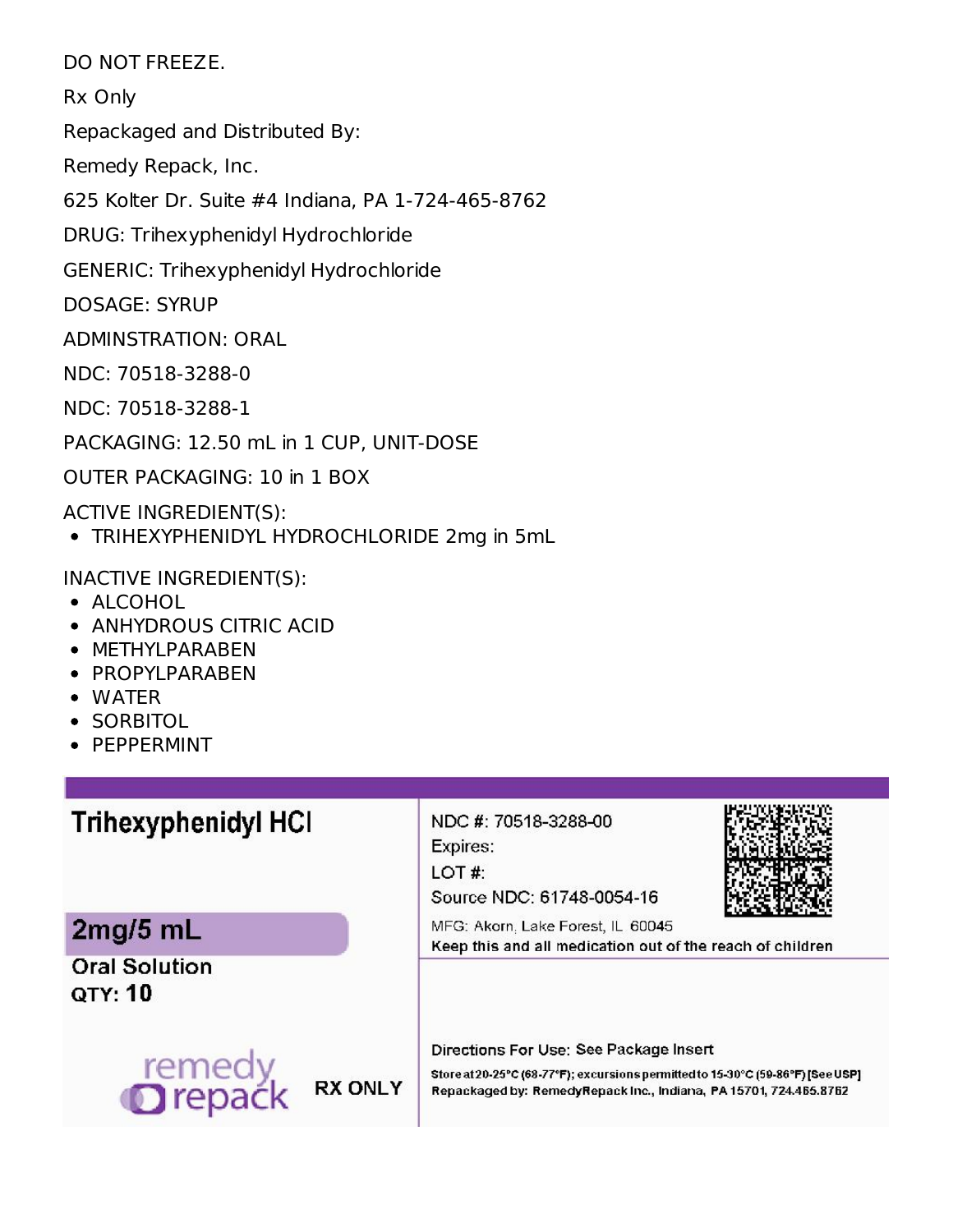# Trihexyphenidyl HCI

# 5mg/12.5 mL

**Oral Solution** QTY: 12.50



NDC #: 70518-3288-01

Expires:

LOT#:

Source NDC: 61748-0054-16



MFG: Akorn, Lake Forest, IL 60045 Keep this and all medication out of the reach of children

Directions For Use: See Package Insert

Store at 20-25°C (68-77°F); excursions permitted to 15-30°C (59-86°F) [See USP] Repackaged by: RemedyRepack Inc., Indiana, PA 15701, 724.465.8762

| <b>TRIHEXYPHENIDYL HYDROCHLORIDE</b><br>trihexyphenidyl hydrochloride syrup             |                                                    |             |                                            |  |                                       |                                                |                           |                                     |  |  |
|-----------------------------------------------------------------------------------------|----------------------------------------------------|-------------|--------------------------------------------|--|---------------------------------------|------------------------------------------------|---------------------------|-------------------------------------|--|--|
|                                                                                         |                                                    |             |                                            |  |                                       |                                                |                           |                                     |  |  |
| <b>Product Information</b>                                                              |                                                    |             |                                            |  |                                       |                                                |                           |                                     |  |  |
| <b>Product Type</b>                                                                     |                                                    |             | <b>HUMAN PRESCRIPTION</b><br><b>DRUG</b>   |  | <b>Item Code</b><br>(Source)<br>054)  |                                                | NDC:70518-3288(NDC:61748- |                                     |  |  |
| <b>Route of Administration</b>                                                          |                                                    |             | ORAI                                       |  |                                       |                                                |                           |                                     |  |  |
|                                                                                         |                                                    |             |                                            |  |                                       |                                                |                           |                                     |  |  |
| <b>Active Ingredient/Active Moiety</b>                                                  |                                                    |             |                                            |  |                                       |                                                |                           |                                     |  |  |
|                                                                                         | <b>Ingredient Name</b><br><b>Basis of Strength</b> |             |                                            |  |                                       |                                                |                           | <b>Strength</b>                     |  |  |
| TRIHEXYPHENIDYL HYDROCHLORIDE (UNII: A061G82577)<br>(TRIHEXYPHENIDYL - UNII:6RC5V8B7PO) |                                                    |             |                                            |  |                                       | <b>TRIHEXYPHENIDYL</b><br><b>HYDROCHLORIDE</b> |                           | 2 <sub>ma</sub><br>in 5 mL          |  |  |
|                                                                                         |                                                    |             |                                            |  |                                       |                                                |                           |                                     |  |  |
| <b>Inactive Ingredients</b>                                                             |                                                    |             |                                            |  |                                       |                                                |                           |                                     |  |  |
| <b>Ingredient Name</b>                                                                  |                                                    |             |                                            |  |                                       |                                                | <b>Strength</b>           |                                     |  |  |
| ALCOHOL (UNII: 3K9958V90M)                                                              |                                                    |             |                                            |  |                                       |                                                |                           |                                     |  |  |
| <b>ANHYDROUS CITRIC ACID (UNII: XF417D3PSL)</b>                                         |                                                    |             |                                            |  |                                       |                                                |                           |                                     |  |  |
| <b>METHYLPARABEN (UNII: A2I8C7HI9T)</b>                                                 |                                                    |             |                                            |  |                                       |                                                |                           |                                     |  |  |
| PROPYLPARABEN (UNII: Z8IX2SC10H)                                                        |                                                    |             |                                            |  |                                       |                                                |                           |                                     |  |  |
|                                                                                         | <b>WATER (UNII: 059QF0KO0R)</b>                    |             |                                            |  |                                       |                                                |                           |                                     |  |  |
|                                                                                         | <b>SORBITOL (UNII: 506T60A25R)</b>                 |             |                                            |  |                                       |                                                |                           |                                     |  |  |
|                                                                                         | PEPPERMINT (UNII: V95R5KMY2B)                      |             |                                            |  |                                       |                                                |                           |                                     |  |  |
|                                                                                         |                                                    |             |                                            |  |                                       |                                                |                           |                                     |  |  |
|                                                                                         | <b>Packaging</b>                                   |             |                                            |  |                                       |                                                |                           |                                     |  |  |
| #                                                                                       | <b>Item Code</b>                                   |             | <b>Package Description</b>                 |  | <b>Marketing Start</b><br><b>Date</b> |                                                |                           | <b>Marketing End</b><br><b>Date</b> |  |  |
| 1                                                                                       | NDC:70518-<br>3288-0                               | 10 in 1 BOX |                                            |  | 12/10/2021                            |                                                |                           |                                     |  |  |
|                                                                                         | NDC: 70518-                                        |             | 12.5 mL in 1 CUP, UNIT-DOSE; Type 0: Not a |  |                                       |                                                |                           |                                     |  |  |